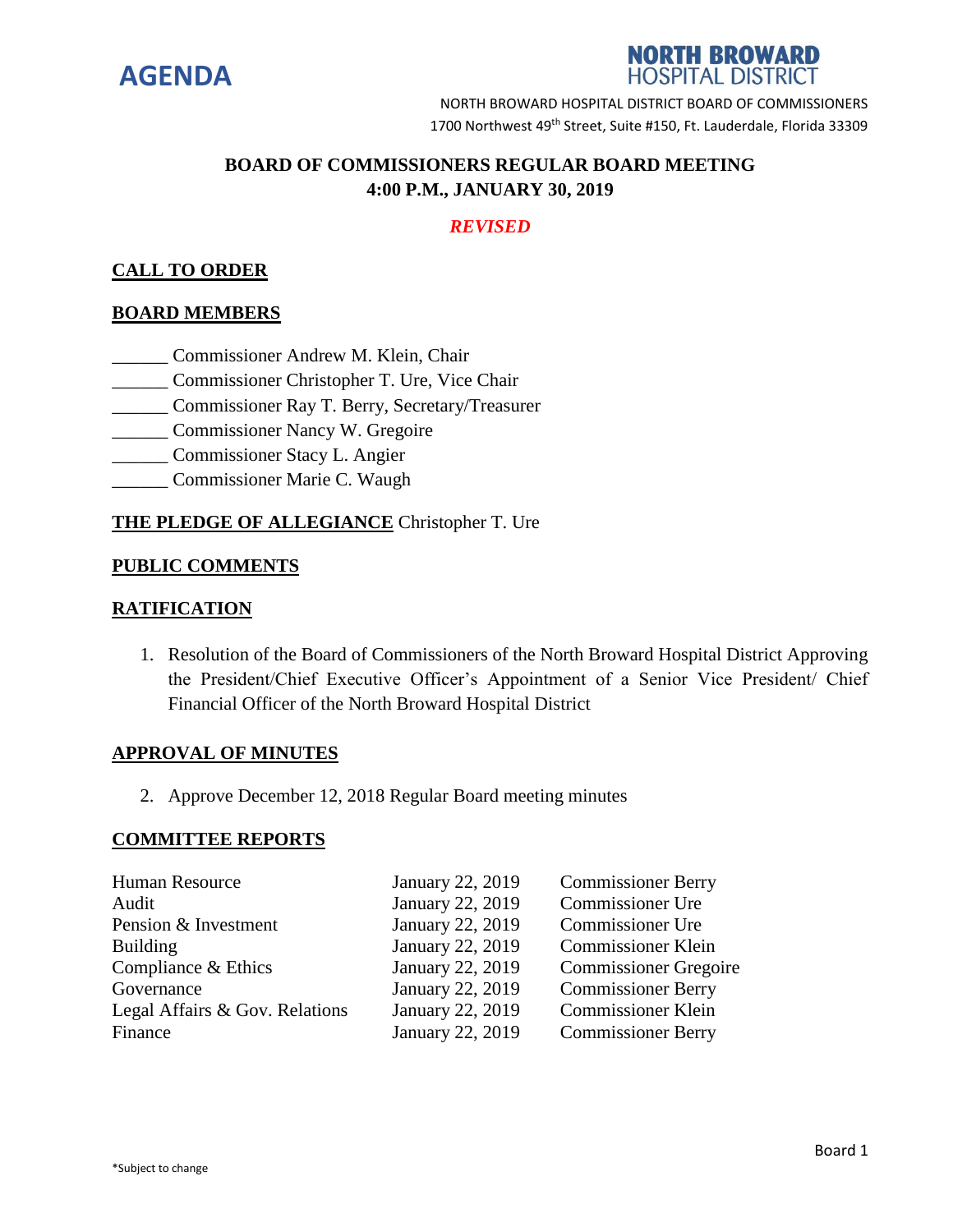



NORTH BROWARD HOSPITAL DISTRICT BOARD OF COMMISSIONERS 1700 Northwest 49<sup>th</sup> Street, Suite #150, Ft. Lauderdale, Florida 33309

## **MEDICAL STAFF CREDENTIALING** Dr. Andrew Ta

| 3a) Broward Health North         |  |  |
|----------------------------------|--|--|
| 3b) Broward Health Imperial Poil |  |  |

- 3c) Broward Health Coral Springs
- 3b) Broward Health Imperial Point 3d) Broward Health Medical Center

### **CHIEF MEDICAL STAFF UPDATES**

Broward Health Medical Center: Dr. Morrison

o Distinguished Physician Award Broward Health North: Dr. Maheshwari Broward Health Imperial Point: Dr. Jensen Broward Health Coral Springs: Dr. Zingaro

### **PRESENTATIONS**

- o CEO Update, Gino Santorio
- o Chairman's Update

#### **CONSENT AGENDA**

- 4. Approve Employee Performance Balanced Scorecard Analytics
- 5. Approve the proposed procedure to select VP of Compliance for the North Broward Hospital **District**
- 6. Authorize the President/CEO to commence an RFP/RFQ for outside Audit firm to conduct an internal review of the Broward Health Audit Department
- 7. Authorize the President/CEO to commence an RFP/RFQ for a 403(b) Retirement Plan Provider
- 8. Authorize the President/CEO to enter into negotiation of a Purchase & Sale Agreement with the Ownership Entity Wells Fargo with conditions
- 9. Authorize the President/CEO to submit for competitive bid for the consideration by the Listing broker, Rauch-Heim Commercial RE, for the sale/purchase agreement with Ownership Entity CEV Kirkiles, Inc., with conditions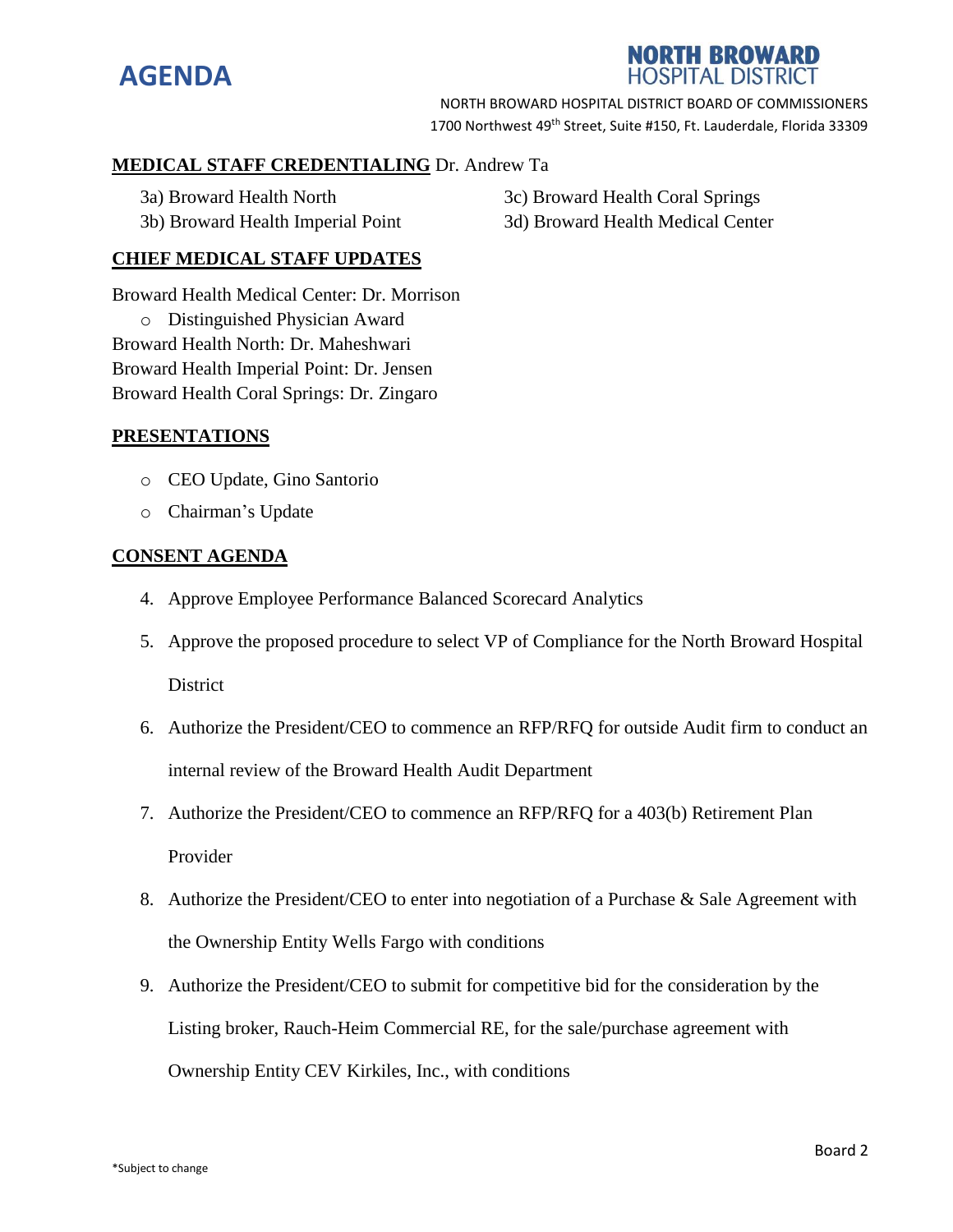

# RTH BROWARI **HOSPITAL DISTRICT**

NORTH BROWARD HOSPITAL DISTRICT BOARD OF COMMISSIONERS 1700 Northwest 49<sup>th</sup> Street, Suite #150, Ft. Lauderdale, Florida 33309

- 10. Approve Contractual Agreement for Air Gas Services
- 11. Approve Contractual Agreement for Primary Medical/Surgical Supplier
- 12. Approve Purchase through Group Purchasing Organization Hill-Rom Beds
- 13. Approve Contractual Agreement for Surgical Services Instrument Tracking Standardization Impress
- 14. Approve Contractual Agreement for General Surgery On Call Services
- 15. Approve Contractual Agreement for Oral Maxillofacial Surgery On Call Services
- 16. Approve Contractual Agreement for Regent Rental Agreement Sole Source
- 17. Approve Contractual Agreement for Cath/Neuro Biplane Interventional Suite RFP and GPO of Broward Health Medical Center
- 18. Approve Purchase for Boilers Group Purchasing Organization
- 19. Approve Contractual Agreement for Cardio Cath Lab Suite of Broward Health Coral Springs

#### **DISCUSSION AGENDA**

- 20. Consideration of President/CEO Employment Contract
- 21. Consideration of the proposed procedure to select General Counsel for the North Broward Hospital District
- 22. Review and consider the Financial Statement for the month of November 2018
- 23. Review and consider the Financial Statement for the month of December 2018
- 24. Consideration of Proposed Board/Committee Agenda Standard Operating Procedure (SOP)

#### **COMMENTS BY COMMISSIONERS**